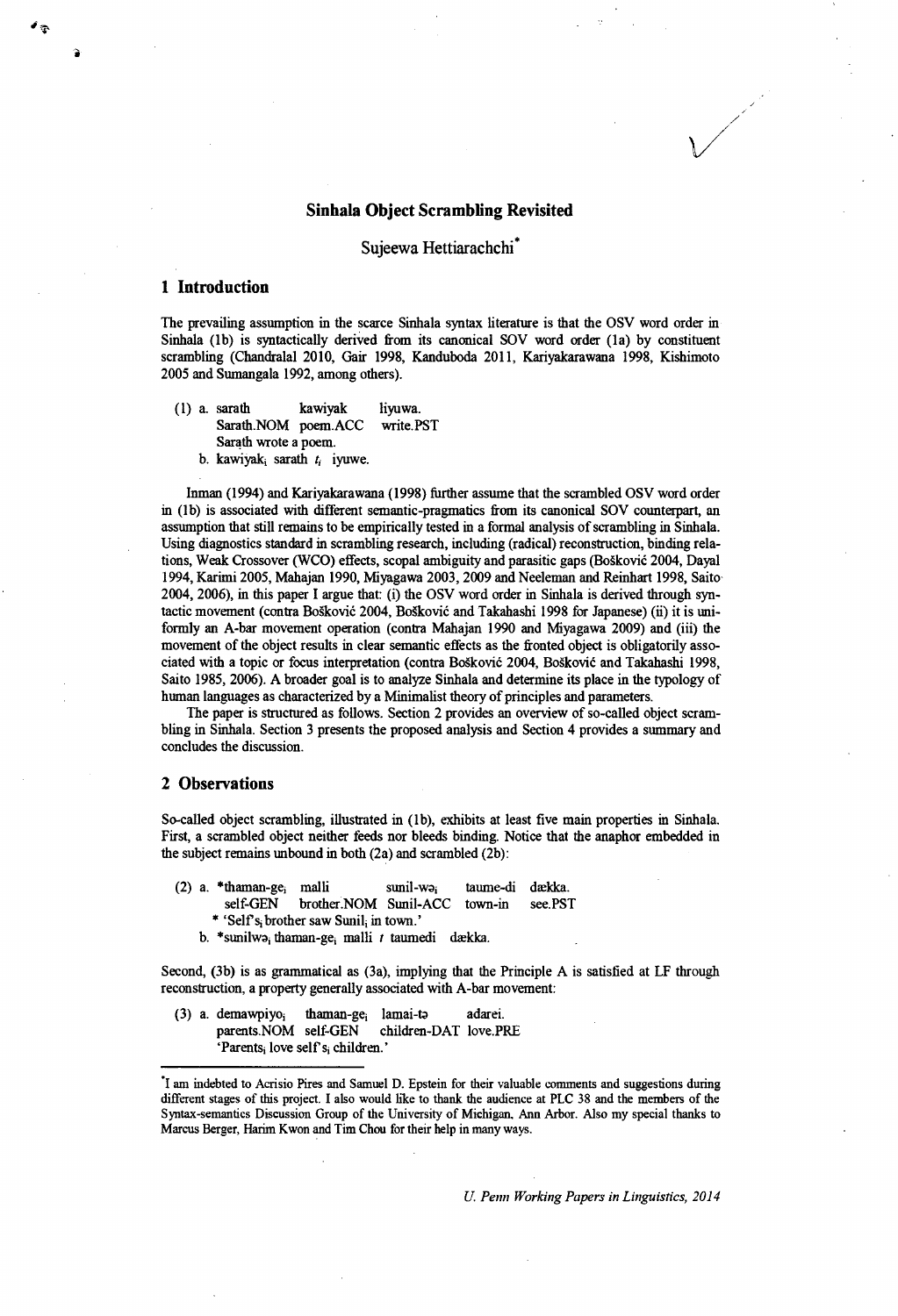### *1* **SUJEEW A HETTIARACHCHI**

 $\ddot{\phantom{a}}$ 

**b.** thaman-ge, lamaita<sub>i</sub> demawpiyo, *t* adarei.

Third, as evidenced in the following example, Sinhala object scrambling can license parasitic gaps.

|                                             |  |                                                 |  |  |  |  | (4) parene kareke sara [ $t_i$ hadanne nætuwa] $t_i$ wikunuwa. |
|---------------------------------------------|--|-------------------------------------------------|--|--|--|--|----------------------------------------------------------------|
|                                             |  | old car.ACC Sara.NOM repairing without sell.PST |  |  |  |  |                                                                |
| 'The old car. Sara sold without repairing.' |  |                                                 |  |  |  |  |                                                                |

Fourth, similar to other SOV languages (see Karimi 2005), object scrambling in Sinhala does not trigger WCO effects: (5a) shows that wh-in-situ in Sinhala triggers WCO effects due to LF whmovement (Kariyakarawana 1998), but object scrambling in (5b) does not.

```
(5) a. *eya-ge, amma ka-ta, do adare0
   he-G EN mother.NOM who-DAT Q love-PRE-E
   *Who<sub>i</sub> does his mother love t_i?'
b. katOj do eya-ge, amma r adare?
```
Finally, even though overt scrambling in languages such as Japanese (Miyagawa 2009) and Per**sian (Karimi 2005) alters scope interpretations, so-called object scrambling does not affect scope interpretation in Sinhala:**

```
(6) a. hasmo gayokayamo sinduwak kiwwa.
   every singer.NOM song.ACC sing.PST
    'Every singer sang a song'
                                     [V > 3; *I > V]b. sinduwak<sub>i</sub>, hæmə gayəkəyamə t_i, kiwwa.
                                     [V > 3; *3 > V]
```
## 3 Analysis

#### 3.1 Sinhala Object Scrambling as A-bar Movement

There are at least four major syntactic properties associated with A-movement which have been taken to distinguish it from A-bar movement: (a) the ability to create a new A-binder (b) the sup**pression of WCO effects and the (c) absence of reconstruction: the invisibility of a copy of an A**moved element for semantic interpretation (e.g., Lasnik 1999, Mahajan 1990, Epstein and Seely **1999/2006) and (d) the failure to license parasitic gaps. Follow ing Mahajan (1990), different stud**ies have used these properties as diagnostics to determine the nature of movement involved in scrambling cross-linguistically (e.g., Dayal 1994. Karimi 2005, Miyagawa 1997 and subsequent work, and Saito 2006). In the following discussion, I use similar tests to show that Sinhala object scrambling is an A-bar movement operation.

Binding properties are often treated as clear indications of the nature of movement involved in **scrambling (see, am ong others. Dayal 1994, Karimi 2005, Mahajan 1990 and Saito 2006). The** common assumption is that only elements in A-positions are visible for A-binding. The three principles of Binding Theory (Chomsky 1981), as reviewed below, state that:

- **(7)** A: An anaphor must be A-bound in its governing category.
	- B: A pronoun must be free in its governing category.
	- C: An R-expression must be A-free.

(The governing category for an element  $\alpha$  is a minimal XP containing  $\alpha$ , its governor and an ac**cessible subject.)**

As observed by Gair and Karunatillake (1998) and Karivakarawana (1998). all three principles of Binding Theory hold in Sinhala. This is illustrated in (8) below: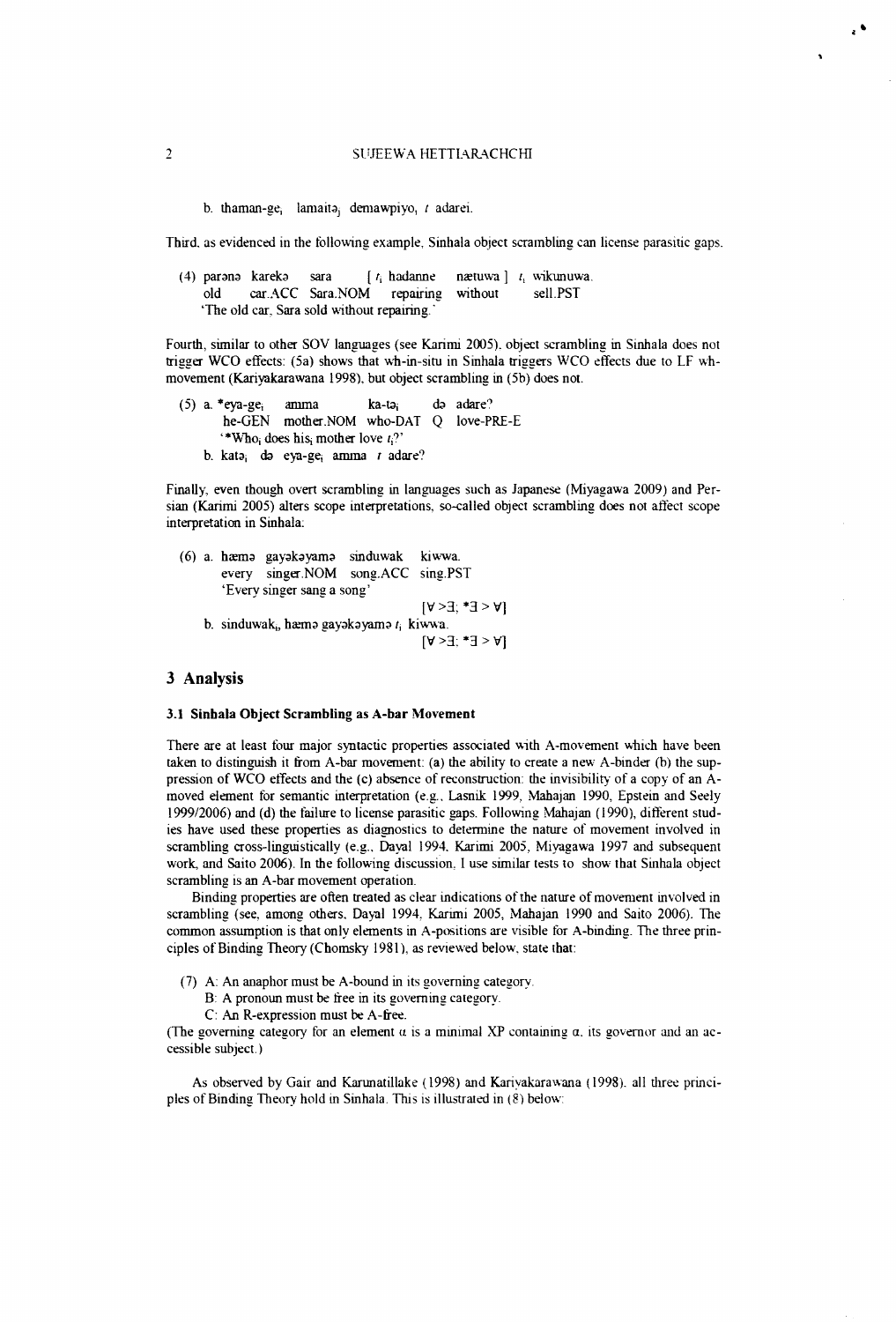## SINHALA OBJECT SCRAMBLING REVISITED 3

(8) a. siri, prasiddiye thaman-wa<sub>i</sub>/eya-wa- $_{ij}$  wiwechanaya-kala.<br>Siri.NOM openly self-ACC him-ACC criticize-PST self-ACC him-ACC criticize-PST 'Siri<sub>i</sub>openly criticized himself<sub>i</sub>/him<sub>\*ij</sub>.'<br>siri<sub>i</sub> [ravi<sub>j</sub> thaman-wo\*ijeyawo ij\*j

b. siri<sub>i</sub> [ravi<sub>j</sub> thaman-w3•<sub>ij</sub> eyawa <sub>i/\*j</sub> wiwechanaya-kala kiyala] dannawa.<br>Siri.NOM Ravi.NOM self-ACC him-ACC criticize-PST that know.PRE Siri.NOM Ravi.NOM self-ACC him-ACC 'Siri<sub>i</sub> knows that Ravi<sub>i</sub> criticized himself $\cdot$ <sub>ij</sub>/ him<sub>i/\*j</sub>.'

c. ohu, lal-toj kaemoti. he.NOM Lal-DAT like.PRE

"He<sub>i</sub> likes Lal<sub>i</sub>.'

According to Binding Principles A and B, anaphors and pronouns are in complementary distribution; an anaphor can only be bound where a pronoun is free. In (8a), the subject Siri cannot bind the pronoun *eyawa* (he) because this would violate Binding Principle B. But it has to bind the anaphor *thamanwa* (himself) which would then be bound in its governing category. The reverse pattern is observed in (8b), regarding binding by the matrix subject. Finally, (8c) shows that Sinhala disallows the binding of an R-expression *lalta* by a c-commanding antecedent *ohu* (he). Since these Sinhala binding properties are consistent with Binding Theory, binding can be considered a reliable test to determine the nature of movement involved in Sinhala scrambling, in similar ways to other approaches that have used binding properties as diagnostics for movement typing.

Based on the fact that a scrambled object in Hindi can serve as an antecedent for a reflexive in the subject position, Mahajan (1990: 39) argues that the scrambled object undergoes A-movement. The same test is applied to Sinhala in (9) repeated from (2).

|                                                                 |  | $(9)$ a. *thaman-ge <sub>i</sub> malli | sunil-wa; taume-di dækka.               |  |         |  |
|-----------------------------------------------------------------|--|----------------------------------------|-----------------------------------------|--|---------|--|
|                                                                 |  |                                        | self-GEN brother. NOM Sunil-ACC town-in |  | see.PST |  |
| "* Self's <sub>i</sub> brother saw Sunil <sub>i</sub> in town." |  |                                        |                                         |  |         |  |

b. \*sunilw3i thaman-gej malli *t* taumedi daekka.

The ungrammatically of (9a) shows that Sinhala, similar to English, does not allow an anaphor to be a part of the subject because it cannot be bound by a c-commanding antecedent in the same clause. In addition, if scrambling in Sinhala were A-movement, (9b) would be expected to be grammatical: the scrambled object, which now occurs in a position c-commanding the anaphor, should A-bind it in its governing category. However, the ungrammaticality of the scrambled sentence in (9b) suggests that the scrambled element is in an A-bar position. Further evidence for this hypothesis comes from (10) which illustrates that a sentence in Sinhala can be grammatical despite the scrambling of a phrase with an anaphor to the sentence initial position (10b).

- (10) a. demawpiyoj thaman-gej lamai-ta adarei. Parents.NOM self-GEN children-DAT love.PRE 'Parents<sub>i</sub> love self's<sub>i</sub> children.'
	- b. thaman-gej lamai-tej demawpiyoj *t* adarei.

If Condition A were applied in overt syntax (after overt movement occurs), (10b) would be expected to be a violation of Binding Principle A because the anaphor in that position is not bound by any antecedent. Thus, both the ungrammaticality of (9b) and the grammaticality of (10b) indicate that scrambling in each of the above cases involves A-bar movement. Dayal (1994: 241) makes the same argument for Hindi.

One other property that distinguishes A-movement from A-bar movement is its potential for re-construction (Mahajan 1990). Reconstruction, as discussed by Chomsky (1992), Huang (1993) and Mahajan (1990) and many others, refers to the process by which a moved phrase is interpreted back in its (extemal)-merged position. For instance, the following English example would be a clear violation of Binding Principle A, if A-bar movement was not characterized by reconstruction. The assumption is that the binding requirement in the following sentence is fulfilled at LF through reconstruction.

 $(11)$  [Which picture of himself.] did Bill, like  $t$ ?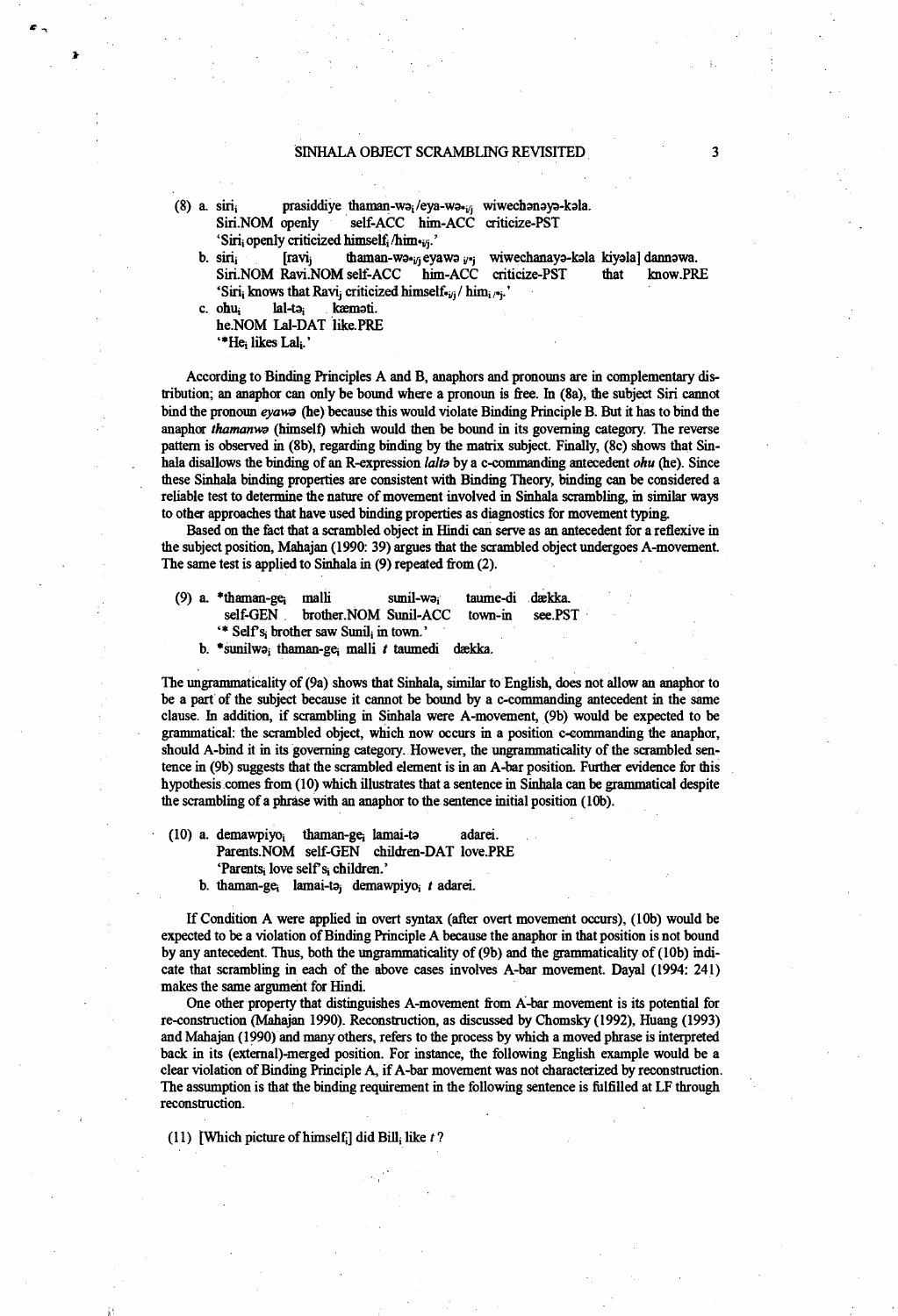## 4 SUJEEWA HETTLARACHCHI

Sinhala data in (9) and (10) are similar to the English example in (11) in the sense that reconstruction is responsible for their grammaticality or ungrammaticality. In (9b), the sentence is ungrammatical when the scrambled object is obligatorily reconstructed to its thematic position. Meanwhile, (10b) is grammatical because the scrambled anaphor is A-bound in its first merged position, as the result of obligatory reconstruction after A-bar movement. This evidence shows that scrambling does not alter the A-binding possibilities in Sinhala, a property associated with Abar movement.

Reconstruction is also associated with scope interpretation involving quantifiers and negation. This has been extended to scrambling cross-linguistically (e g., Karimi 2005, Miyagawa 2003, 2009, Saito 1989 and Tada 1993) to determine the nature of movement involved in it. One observation made by Miyagawa (2003) and Karimi (2005) for Japanese and Persian respectively is that scrambling yields scopal ambiguity in cases where the non-scrambled counterpart does not. However, the following example shows that scrambling does not affect scope interpretations in Sinhala:

|  |                          | (12) a. hæma gayakayama sinduwak kiwwa.                  |  |  | $[A \leq E^* : E \leq A]$ |
|--|--------------------------|----------------------------------------------------------|--|--|---------------------------|
|  |                          | every singer. NOM song-ACC sing-PST                      |  |  |                           |
|  | Every singer sang a song |                                                          |  |  |                           |
|  |                          | b. sinduwak <sub>i</sub> , haema gayakayama $t_i$ kiwwa. |  |  | $[A \leq E^* \leq S]$     |

In (12a), *hcema gayakayama* (every singer) takes wide scope when it c-commands the existential quantifier *sinduwak* (a song) in the surface position. The same scope interpretation is possible in (12b) despite object scrambling, implying that the scrambled phrase, by being in an A-bar position, can undergo reconstruction for scope purposes.

So far the discussion based on binding and reconstruction suggests that clause internal object scrambling in Sinhala bears A-bar properties. One other test that can determine the nature of movement involved in scrambling is parasitic gaps. A parasitic gap, as first discussed by Engdahl (1983:1), refers to a null element whose presence has to be licensed by the existence of another null element in the sentence. According to Chomsky (1982) and Mahajan (1990), a parasitic gap can only be bound by an antecedent in an A-bar position.

- (13) a. Which article did you file.......without reading......... ?
	- b. This is the kind of food you must cook..... before you eat.....
	- c. \*John was killed  $t$  by a tree falling on  $e$ .
	- d. ' Mary seemed *t* to disapprove of John's talking to *e.*

#### (Engdahl 1983:5)

 $\frac{1}{2}$ 

 $\bar{\gamma}$ 

 $\hat{\epsilon}$ 

Mahajan (1990) and Karimi (2005) show that only A-bar scrambling can license parasitic gaps in Hindi and Persian, respectively. The following examples show that this property is associated with Sinhala object scrambling too.

- (14) parana kareka sara [ r, hadanne naetuwa ] *t,* wikunuwa. old car ACC Sara.NOM repairing without sell-PST 'The old car, Sara sold without repairing.'
- (15) redioeka nelu  $[t_i]$  ahanne naetuwa]  $t_i$  wahala daemme. radio.ACC Nelu.NOM listen without switch.PST off. 'It is the radio that Nelu switched off without listening to.'
- (16) mona pepareka da<sub>i</sub> siri [ $t_i$  kiyawanne naetuwa ]  $t_i$  filekale? which paper.ACC Q Siri.NOM reading without file-PST Which paper did Siri file without reading?'

Among the above examples, (14) shows an instance of topic-driven object scrambling while (15) shows focus driven object scrambling. In (16), the scrambled object is a wh-phrase. As wellestablished in literature (see Kishimoto 2005, among others). Sinhala lacks overt wh-movement. Hence, the parasitic gap in (16) must be licensed by wh-scrambling through A-bar movement. Thus, if a parasitic gap, as widely assumed ( e.g. Mahajan 1990), can only be licensed by an ele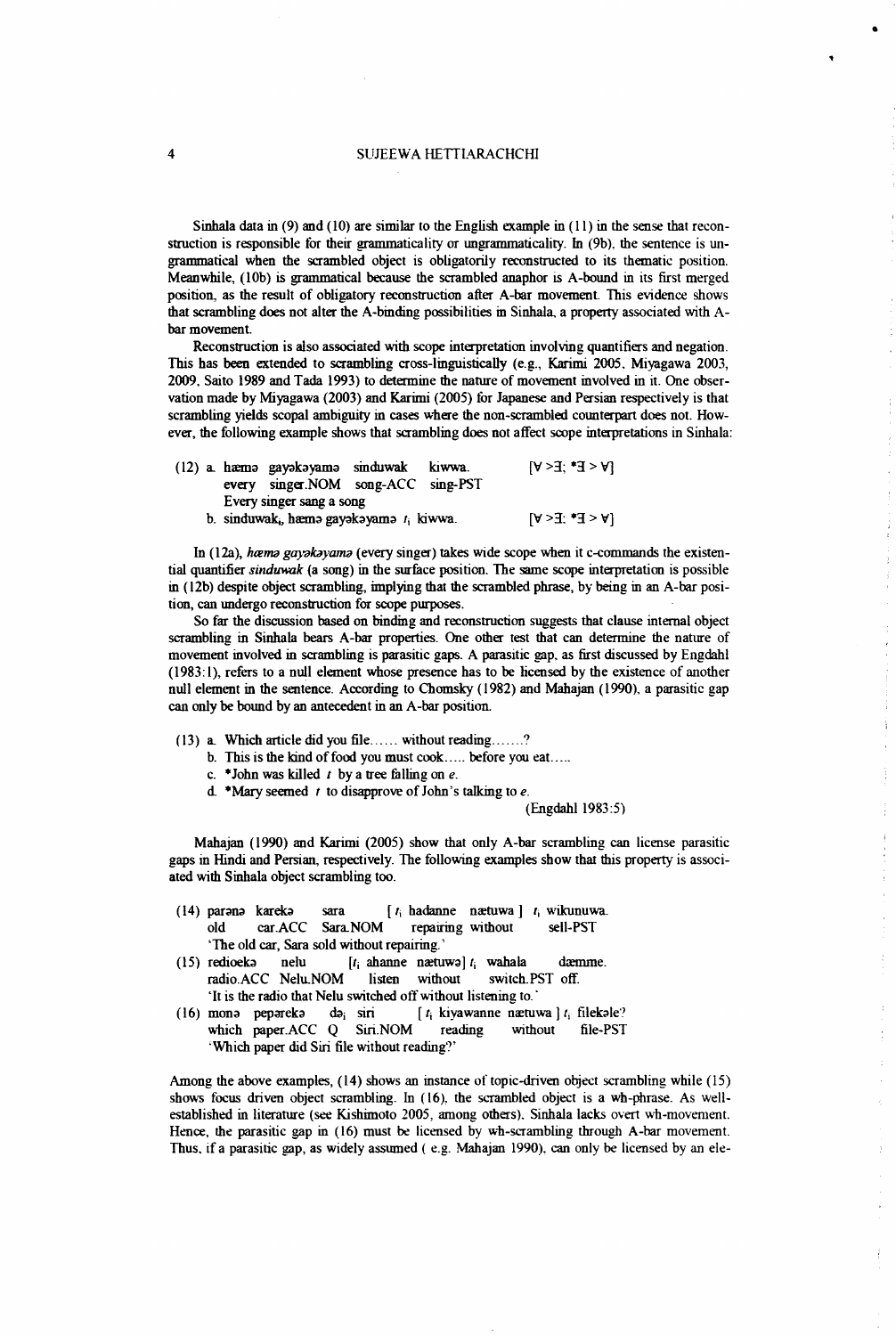ment in an A-bar position, the data confirms that local object scrambling in Sinhala is indeed Abar movement.

Despite the evidence presented so far, the absence of WCO effects in (17), repeated from (5), challenges a uniform treatment of scrambling as A-bar movement.

(17) eya-ge<sub>i</sub> amma kata<sub>i</sub> da adare?<br>he-GEN mother-NOM who-DAT O love PS mother-NOM who-DAT Q love.PST \*'Who<sub>i</sub> does his mother love *t*?'

The absence of WCO effects is cross-linguistically a common property associated with scrambling (see Karimi 2005 and Dayal 1994). WCO, originally referred to as the Leftness Condition (Chomsky 1976), is observed when a variable (represented by a movement trace) is coindexed with a pronoun to its left which fails to c-command the variable/trace:

(18) a. \*Whoi does his, mother like  $t$ ?'

b. \*His<sub>i</sub> mother likes everyone<sub>i</sub>.

Mahajan (1990) uses the absence of WCO effects as evidence for A-movement in Hindi scrambling. Still, given that WCO is not an invariant property of A-bar movement, it may not necessarily be a reliable test to determine die kind of movement involved in scrambling. For instance, Lasnik & Stowell (1991) shows that even in English, some instances of A-bar movement, including tough movement, parasitic gap and topicalization do not trigger WCO effects:

(19) Who<sub>i</sub>  $t_i$  will be easy for us [to get [his<sub>i</sub> mother] to talk to  $e_i$ ]?

(20) Who<sub>i</sub> did you stay with  $t_i$  before [his<sub>i</sub> wife] had spoken to  $e_i$ ]?

(21) This book<sub>i</sub>, I expect [its<sub>i</sub> author] to buy  $e_i$ .

Thus, the absence of WCO effects in object scrambling, cross-linguistically a common property associated with scrambling, may not weaken its A-bar movement analysis. As Dayal (1994) rightly suggests, it will only show that the kind of A-bar movement involved in scrambling is different from English wh-movement which is characterized by WCO effects.

Thus, empirical evidence from binding, reconstruction, parasitic gaps favors a conclusion that so-called local object scrambling in Sinhala undergoes A-bar movement. Even though the absence of WCO is generally associated with A-movement, cross-linguistic evidence shows that it is not an invariant property of A-or A-bar movement

#### 3.2 Scrambling as Topic/Focus Movement

In contrast to semantically vacuous Long Distance Scrambling (LDS) (see Saito 2004), local scrambling is generally assumed to be feature-driven (e.g., Bailyn 2001, Karimi 2005, Miyagawa 2003,2006, and 2009). For instance, Miyagawa 2009 analyzes local object scrambling in Japanese as topic/focus driven A-movement. Following Miyagawa (2009), in this section, I provide empirical evidence to show that so-called object (local) scrambling in Sinhala is also driven by topic/focus features in the C-domain. Still, Sinhala is crucially different from Japanese in the sense that such movement in Sinhala is characterized by A-bar properties. Hence, in order to account for the Sinhala facts, I adopt Rizzi's (1997 & 2004) split CP hypothesis, the notion that the complementizer system consists of several independent functional projections. This is illustrated in (22) below:

## (22) [CP [ ForceP [ TopP\* [ FocP [ TopP\* [ FinP [ IP ]

Out of the projections illustrated in (22), the most relevant to our discussion are TopP and FocP because they are directly associated with object scrambling in Sinhala, as I will argue below. Following Chomsky (1995 and subsequent work), I assume that in each phrase, the relevant head, *Top* or *Foe* carries an uninterpretable feature which probes to locate the matching goal in its ccommand domain. Feature valuation happens through the operation of Agree and the edge feature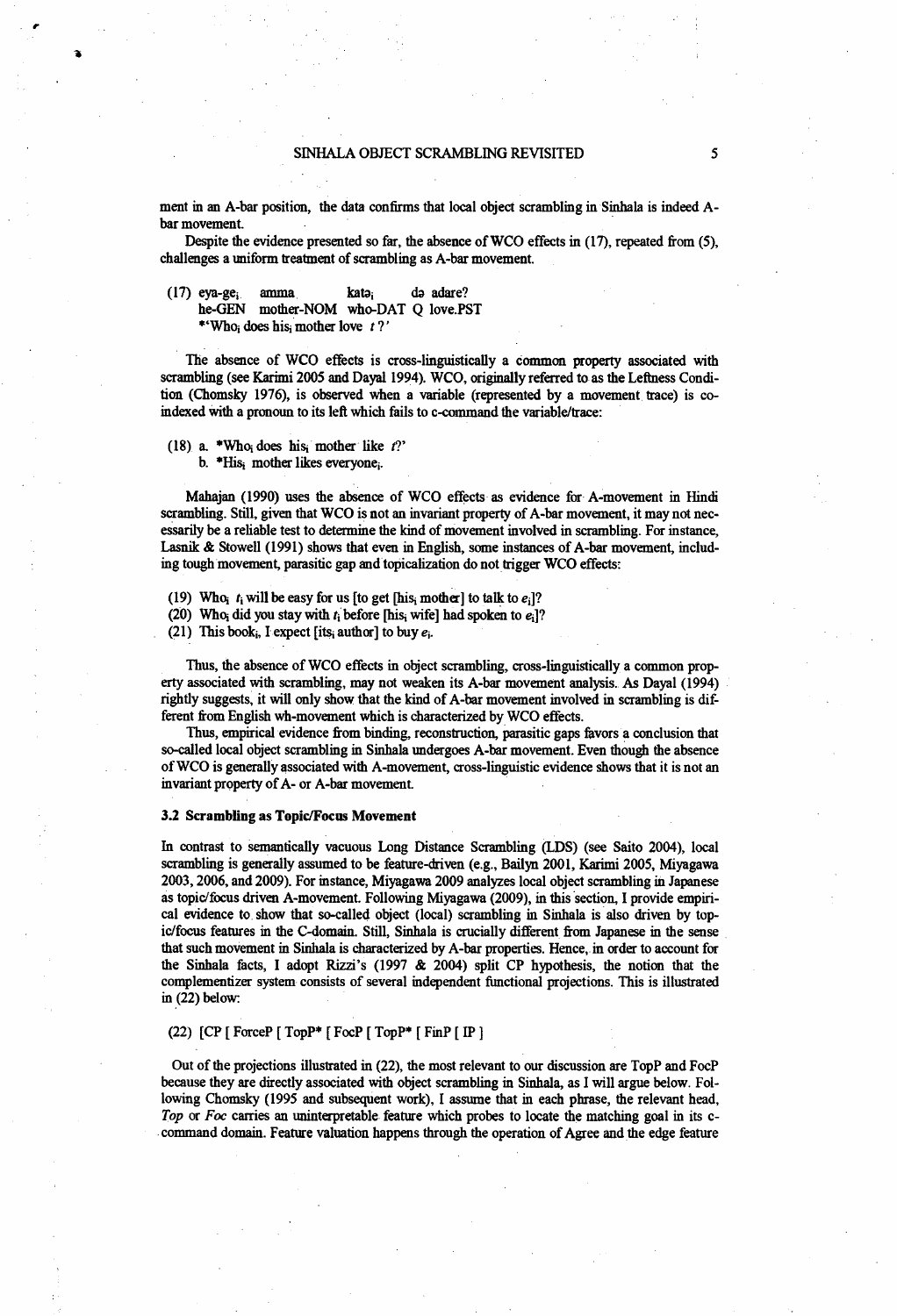#### **6** SUJEEWA HETTIARACHCHI

on the relevant functional head drives the goal to its Spec-position (see Chomsky 2005).

#### 3.2.1 Topic/Focus in Sinhala

Before I argue that Sinhala object scrambling is indeed topic/focus driven A-bar movement, I review some basic facts about topic and focus constructions in the language which are crucial tor the proposed analysis. Once these facts are established. I extend them to scrambling cases.

Topic and focus are two notions commonly associated with information structure in current syntactic theory (e.g., Rizzi 1997, 2004 and refs, therein). Though there are different notions of Topic (e.g. sentence topic, discourse topic etc.), in this study, I use the term to refer to 'aboutness topic' in the sense of Reinhart (1981): 'a referent which denotes what the rest of the sentence is about.' As Reinhart illustrates, if *Max saw Rosa yesterday* is used to answer the question (a) *Who did Max see yesterday?* Max is the topic of the sentence. But if it is used to answer the question, (b) *Has anybody seen Rosa yesterday,* Rosa becomes the topic of the sentence. Focus, meanwhile, is defined as highlighted information with regard to the rest of the sentence (Vermeulen 2010). It could also be identified as the answer to the wh-phrase of a question. For instance, in (23) Mary receives the focus of the sentence.

(23) A. Who did Sara invite to the party? B: Sara invited MARY to the party.

Finally, contrastive topic "implies the negation of at least one alternative utterance" in a given context (Vermeulen 2010:3).

*Focus* and *Topic* have distinct properties in Sinhala. They can be clearly distinguished based on both (a) the grammatical particles attached to an XP and (b) morphological marking on the verb (Gair & Sumangala 1991 and Kariyakarawana 1998). These properties are illustrated via (24) (neutral sentence), (25) (focus construction), and (26) (topic construction).

- (24) sarath kawiyak liyuw-a. Sarath.NOM poem.ACC write.PST-A 'Sarath wrote a poem.'
- (25) sarath tamai kawiyak liyuw-e Sarath.NOM FOC poem.ACC write.PST-E 'It is Sarath who wrote a poem. '
- (26) sarath-nan kawiyak liyuw-a. Sarath.NOM-TOP poem.ACC write-PST-A As for Sarath, he wrote a poem. '

Among these examples, (24) is a neutral sentence in which die nuclear stress naturally falls on the object. Notice that the verb is marked by the  $-a$  affix here which is characteristic of neutral finite clauses in Sinhala. In (25), the focus particle *tamai* is attached to the subject, *tamai* is one of the many focus particles that can be attached to a focused XP in Sinhala. Other common particles include *newei, yi* and *da* (Gair and Sumangala 1991). Note that focus in Sinhala is also clearly indicated by the morphological *-e* marking on the verb glossed as £ in (25). This *-e* affix in Sinhala is structure-specific in the sense that it 'cannot occur unless some constituent not including the verb is focused' (Gair and Sumangala 1991). In the topicalized (26), the subject is marked by the morphological topic marker *-nan,* which can be attached as a suffix to any topicalized phrase. Also, the verb of a topic construction takes die neutral *-a* affix. As first noted by Kariyakarawana (1998:63), subjects in verbless (-v) predicates generate an optional topic reading even in the absence of the morphological topic marker *-nan.* implying that in Sinhala. the topic marker is not obligatory to denote topic.

(27) gunapala guruwaraye-k. Gunapala .NOM teacher.ACC-INDEF Gunapala is a teacher' (or As for Gunapala, he is a teacher).

However, in the discussion below regarding scrambling cases, I will show that this possibility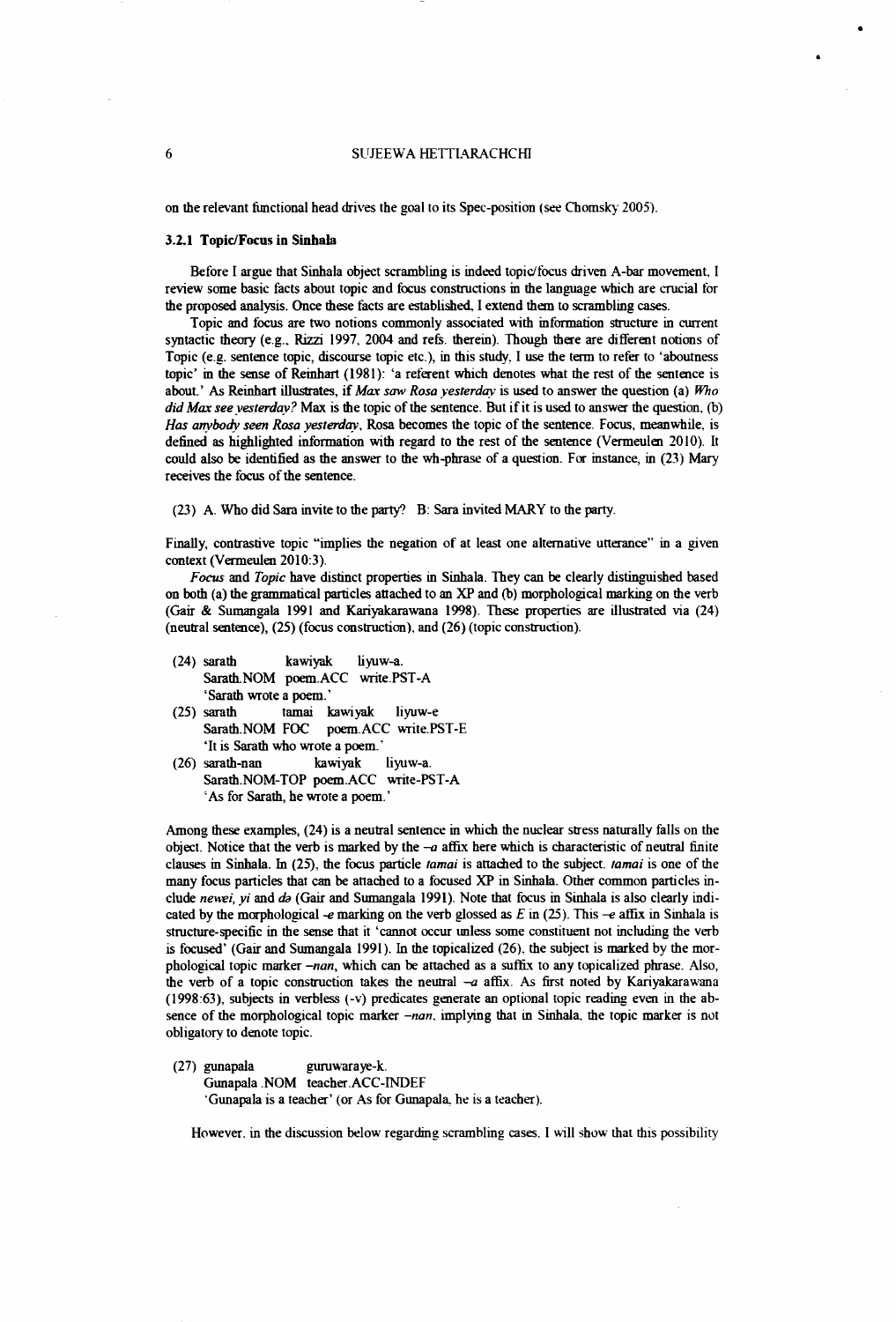is not limited to verbless constructions in Sinhala: even in  $+v$  predicates, a topic interpretation can be obtained in the absence of the overt morphological topic marker-nan.

The three sentences in (24), (25) and (26), in addition to their morpho-syntactic differences, also differ in terms of what can be the focus set or topic of each sentence. Let's first focus on die derivations in (24) and (25). According to Neeleman *&* Reinhart's (1998) focus rule, each syntactic derivation is associated with a distinct focus set. The rule that determines the focus set of a given derivation is given in (28).

#### (28) The focus set of IP consists of the constituents containing the main stress of IP.

Thus, if the object receives nuclear stress in a sentence, its focus set can be [IP, VP, and Object]: starting from the constituent that receives nuclear stress, focus shows an upward projection (see also Miyagawa 2003). Even though any member of the set has the potential to be the focus of the derivation, at the interface, one member of the set gets selected as its 'actual focus" (p.328).

The example in (24) shows this possibility. The natural way to produce (24) in Sinhala would be to place the nuclear stress on the object. Thus, its focus set includes [IP, VP and Object]. As a result, the sentence can be used to answer any question targeting the object *(What did Sarath write?),* VP *(What did Sarath do*?) or the entire IP *(What happened*?). But in (25), when the subject is focalized, the focus set of the sentence has a single member: [Subject]. Therefore, it cannot be used to answer the same questions as in (24). Following Neeleman mid Reinhart (1998: 20), I assume that the 'marked' focus set in the case of (25) is obtained by undoing the outcome of the nuclear stress rule observed in (28). Thus, in (25), the subject with the focus particle *-thamai* invariably becomes the only candidate for actual focus at the interface. But this contrasts with (24) in which any member of its focus set [IP, VP and Object] has the potential to be the actual focus of the sentence at the interface. The change in the focus potential in  $(25)$  is also obvious in the fact that there is an element of presupposition associated with it making it an awkward discourse initiator (See Kidwai 2000 for the same observation in Hindi-Urdu).

Finally, (26) is a case of topicalization in Sinhala. If it receives a contrastive topic interpretation, which is the most natural interpretation when the topic marker *-nan* is present, the entire clause can be an answer to the following question:

#### (29) A: Did anyone do anything today?

B: Sarath wrote a poem (But not anyone else).

If the subject receives 'aboutness topic' interpretation, it can simply be the answer to X in the request, tell me about x (Reinhart 1991):

(30) A: Tell me about Sarath?

B: Well, Sarath wrote a poem.

#### 3.2.2 Scrambling and Topic/focus in Sinhala

The discussion in the previous section indicates that topic/focus constructions in Sinhala have distinct semantic properties. Hence, if movement in object scrambling is driven by topic/focus features, not only scrambled sentences are expected to show similar properties but also those should be different from their non-scrambled counterparts. This, indeed, is die observation that we make regarding object scrambling in Sinhala. The following examples illustrate this: (31) shows the canonical word order, while (32) and (33) show its scrambled word order:

- (31) sarath kawiyak liyuw-a. Sarath.NOM poem.ACC write.PST-A 'Sarath wrote a poem.'
- (32) kawiyaki sarath *h* liyuw-e. poem-ACC Sarath.NOM write-PST-E (33) kawiyak<sub>i</sub> sarath  $t_i$  liyuw-a.
- poem.ACC Sarath.NOM write.PST-A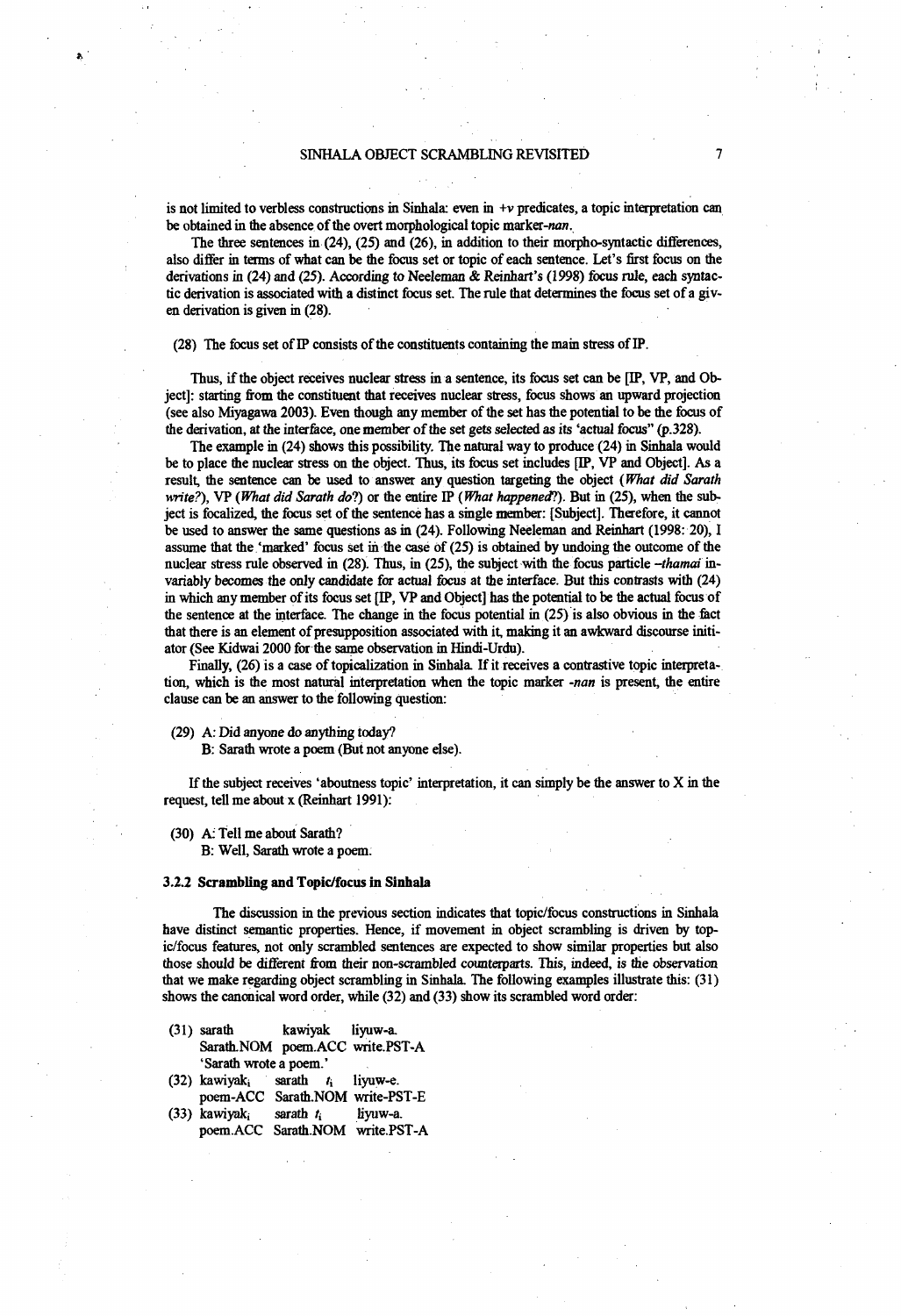## 8 SUJEEWA HETTIARACHCHI

The difference between scrambled (32) and (33) lies on verb final morphology. Notice that in (32), the movement of the object results in a change of verbal morphology. As discussed above, the verb final  $-e$  affix, in contrast to  $-a$ , is obligatorily associated with a focus interpretation in Sinhala: *-e* affix can occur iff some element in a clause is focused. The fact that the verb in (32) takes *-e* with object scrambling implies that some element in the sentence receives a focus interpretation. The focalized element in this case is clearly the scrambled object tor two reasons: (i) the natural way to produce (32) in Sinhala is to place the focus/stress on the scrambled object and (ii) its focus set only consists of the [object], in contrast to (31). I illustrated earlier that (31) (see the discussion on (24) with neutral intonation on the object, can be the answer to any question targeting the Object, VP or the entire TP, which form its focus set. But in contrast, the scrambled (32) cannot answer any question targeting the VP or TP anymore. It can only answer a question targeting the object which has now been scrambled to a clause initial position. This is illustrated in (34) below:

|  | $(34)$ A: mokakda une? ( <i>What happened</i> ?)           | $B:$ # kawiyak Sarath liyuwe $(32)$ |
|--|------------------------------------------------------------|-------------------------------------|
|  | A: mokakda sarath kale?( <i>What did Sarath do</i> ?)      | $B:$ # kawiyak Sarath liyuwe.       |
|  | A: sarat mokakdə liyuwe? ( <i>What did Sarath write?</i> ) | B: kawiyak Sarath livuwe.           |

This evidence confirms that it is the scrambled object alone, *kawiyak,* which forms the focus set in (32). This possibility arises due to its overt syntactic movement into Spec-FocP. When the object moves to Spec-FocP, Neeleman & Reinhart's (1998) focus rule (28) predicts that neither TP nor VP can be part of the focus set of (32). This accounts for the infelicitous answers in (34). An alternative explanation would be that when the object moves to Spec-FocP (similar to the focalized subject in (25), it is invariably selected as 'actual focus' at the interface. The proposed derivation for (34) is illustrated in (35) below:

## (35) [ CP [ FocP Object.<sub>ACC</sub> [ TP Sub.<sub>NOM</sub>  $[t_i \vee P] \vee P$   $t_i$  verb-E]]]]]

However, this does not mean that all scrambled objects in Sinhala by default receive a focus interpretation. The scrambled object denotes a focus interpretation only when the verb is marked by *-e* morphology, indicating that it has moved to Spec-FocP. If not, the scrambled object receives a topic interpretation. This is observed in (33) which, in terms of semantics, is different from both (31) & (32). As illustrated below, (33) cannot be the answer to any question targeting the Object, VP or the TP.

|  | $(36)$ A: mokakda une? ( <i>What happened</i> ?)                              |  | B: $#$ kawiyak Sarath liyuwa. $(33)$ |  |
|--|-------------------------------------------------------------------------------|--|--------------------------------------|--|
|  | A: mokakdə sarath kəle?( <i>What did Sarath do</i> ?)                         |  | B: # kawiyak Sarath liyuwa.          |  |
|  | A: mokakda sarath liyuwe? (What did Sarath write?) B: #kawiyak Sarath liyuwa. |  |                                      |  |

But it can answer die questions in (37) or (38) (modeled on Reinhart 1991) indicating that the scrambled object now functions as 'aboutness topic' in the sentence.

|  | $(37)$ A: ethakota kawiyak? ( <i>What about a poem</i> ?) |  |                                                                |  |
|--|-----------------------------------------------------------|--|----------------------------------------------------------------|--|
|  |                                                           |  | B: kawiyak sarath liyuw-a.                                     |  |
|  |                                                           |  | poem.ACC Sarath.NOM write.PST-A                                |  |
|  |                                                           |  | (38) A: kauruhari kawiyak liyuwada? (Did anyone write a poem?) |  |
|  | B: kawiyak sarath                                         |  | liyuw-a.                                                       |  |

poemACC Sarath.NOM write.PST-A

This confirms that the object in (33), undergoes overt movement to Spec-TopP and the movement is driven by the topic feature. The surface structure of (33) is illustrated in (39) below:

(39) [ CP [TopP Object.Acc [TP Sub.NOM [  $t_i$  vP [VP  $t_i$  verb-A]]]]]

The evidence presented in this section supports an analysis in which a scrambled object in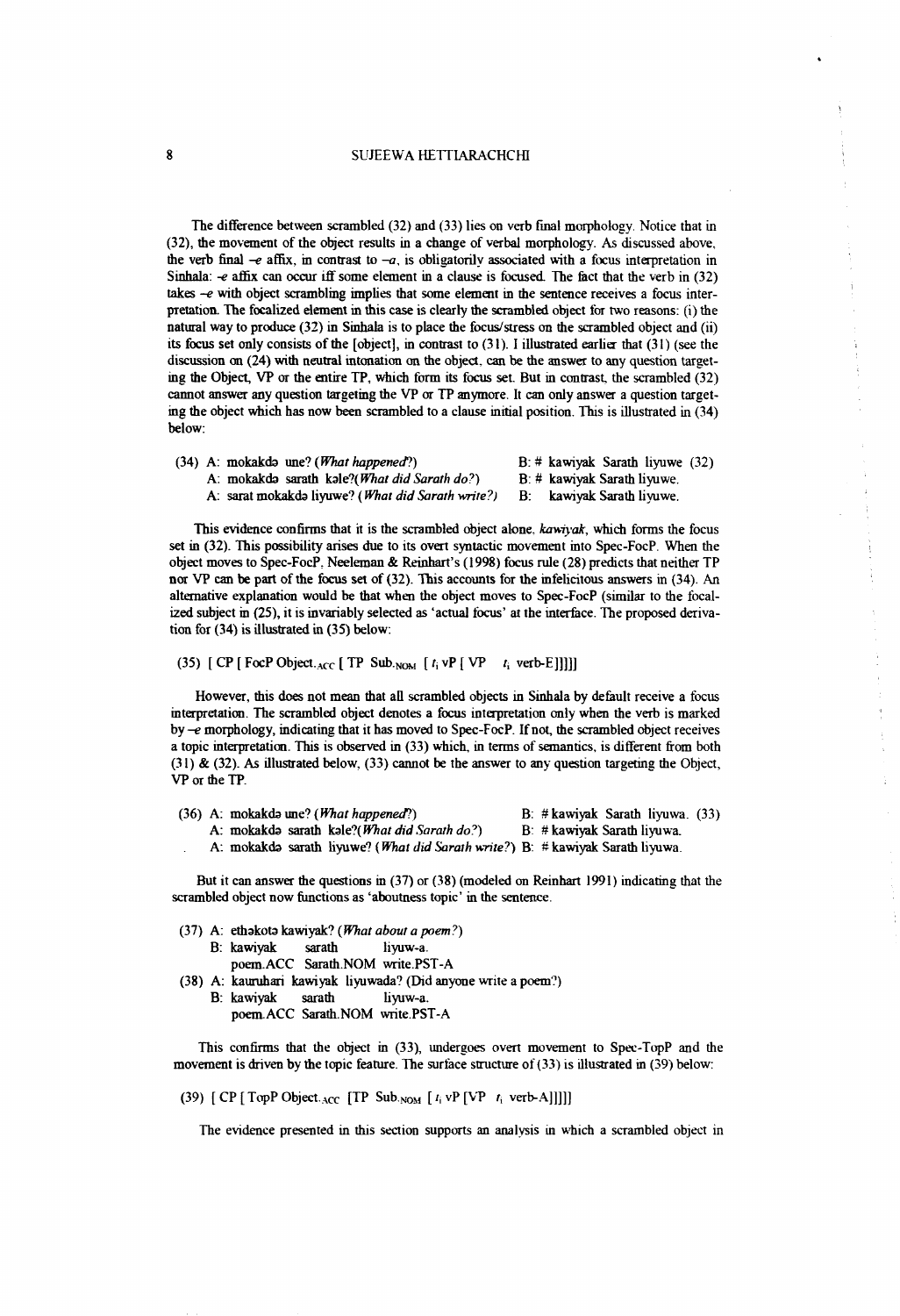### SINHALA OBJECT SCRAMBLING REVISITED 9

Sinhala undergoes overt syntactic movement to either the Spec-TopP or Spec-FocP, depending on whether the movement is motivated by the topic or focus feature in the CP domain. The specific nature of site of the movement is denoted by -e versus -a morphology on the verb.

## 4 Concluding Remarks

This paper analyzed the prevailing assumption in Sinhala syntactic literature that the OSV word order in the language is derived by constituent scram bling. Even though the scrambling literature in generative syntax is extremely rich, to my knowledge, this is the first detailed formal analysis of this phenomenon in Sinhala. Contra the general assumption, I have argued that (i) the OSV word order in Sinhala is derived by feature-driven A-bar movement of the object into the 'Left periphery' and (ii) this movement in Sinhala is triggered by either a Topic or Focus feature in the CP domain. The landing site of the object in a given derivation is further indicated by verb final morphology, *e* (focus) vs. *a* (topic). Based on this evidence, I conclude that the proposed topic/focus driven A-bar movement analysis could readily account for the OSV word order in Sinhala without appealing to 'scrambling,' cross-linguistic a phenomenon that has remained problematic for different theoretical approaches.

#### References

Bailyn, Frederick. 2001. On scrambling: A reply to BoSkovic and Takahashi. *linguistic Inquiry* 32:635- 658. Boskovic, Zeljko & Takahashi, Masabiko. 1988. Scrambling and last resort *Linguistic Inquiry* 29347-366. BoSkovic, Zeljko. 2004. Topicalization, focal ization, lexical insertion, and scrambling. *Linguistic Inquiry*

35(4): 613-638.

Chandralal, Dileep. 2010. *Sinhala.* Philadelphia: John Benjamins.

Chomsky, Noam. 1982. Some *Concepts and Consequences of the Theory of Government and Binding*. Cambridge, MA: MIT Press.

Chomsky, Noam. 1995. *The Minimalist Program.* Cambridge, MA: MIT Press.

Chomsky, Noam. 1992. *A Minimalist Program for Linguistic Theory*. MIT Occasional Papers in Linguistics 1. Chomsky, Noam. 1981. *Lectures on Government and Binding.* Dordrecht: Foris.Publications.

Chomsky, Noam. 2005. *On Phases.* Cambridge, MA: MIT Press.

Dayal, Veneeta. 1994. Binding facts in Hindi and the scrambling phenomenon. In *Theoretical Perspectives on Word Order in South Asian Languages, ed.* M. Butt, T.H. King, 23-61. Stanford, CA: Center for the Study of Language and Information (CSLI) Publications.

Engdahl, Elisabet. 1983. Parasitic Gaps. *Linguistics and Philosophy* 6:5-34.

Epstein, Samuel David and T. Daniel Seely 2006. *Derivations in Minimalism.* New York: Cambridge University Press.

Epstein, Samuel David, and T. Daniel Seely 1999. SPEC-ifing the GF "subject": Eliminating A-chains and the EPP within a derivational modal. Ms., University of Michigan and Eastern Michigan University.

- Gair, James. 1998. Subjects, case and INFL in Sinhala. hi *Studies in South Asian linguistics: Sinhala and other South Asian languages,* ed James W. Gair and Barbara C. Lust, 126-139. New York: Oxford University Press.
- Gair, James and W.S. Karunatillake. 1998. Pronouns, reflexives, and anti-anaphora in Sinhala. hi *Studies in South Asian linguistics: Sinhala and other South Asian languages,* ed. James W. Gair and Barbara C. Lust, 126-139. New York: Oxford University Press.

Huang, C.-T. James 1993. Reconstruction and the structure of VP: Some theoretical consequences. *Linguistic Inquiry* 24(1): 103-138.

Inman, Michael V. 1994. Semantics and pragmatics of colloquial Sinhala involitive verbs. Doctoral dissertation, Stanford University.

Kanduboda, Prabath. 2011. Issues in Sinhala syntax: Sentence processing and word order. *Sri Lankan Jour*nal of Humanities, 37 (1 & 2): 157-166).

Karimi, Simin. 2005. *A Minimalist Approach to Scrambling: Evidence from Persian.* Berlin: Mouton de Gruyter.

Kariyakarawana, Sunil. (1998). *The syntax of Focus and wh-questions in Sinhala*. Colombo: Karunaratne & Sons, Ltd

Kidwai, Ayesha. 2000. XP*-Adjucntion in Universal Grammar: Scrambling and Binding in Hindi-Urdu.* New York: Oxford University Press.